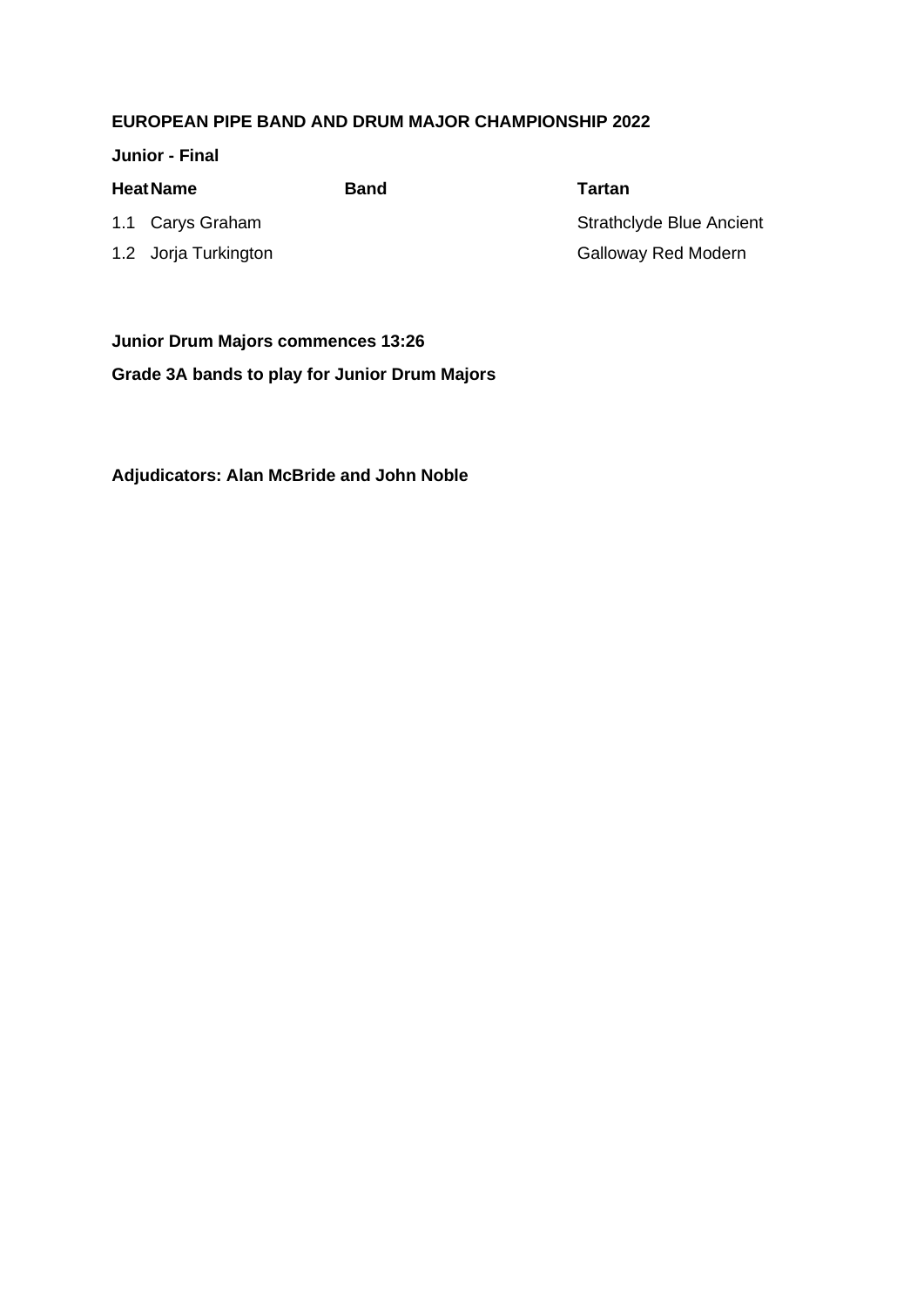**Juvenile - Final**

| <b>Heat Name</b> |                    | <b>Band</b>                     | <b>Tartan</b>           |
|------------------|--------------------|---------------------------------|-------------------------|
|                  | 1.1 Louis Anderson | New Ross and District - Eire    | Anderson                |
|                  | 1.2 Beth Turner    | <b>Uddingston Strathclyde</b>   | <b>Frazer Red Muted</b> |
|                  | 1.3 Louise Smiton  | <b>Closkelt</b>                 | Drumgooland             |
|                  | 2.1 Kathy Hunter   | Manorcunningham - Eire          | Laggan                  |
|                  | 2.2 Grace Thompson | <b>Broughshane and District</b> | <b>Frazer Red Muted</b> |

**Juvenile Drum Majors commences 13:50**

**Grade 3A bands to play for Juvenile Drum Majors**

**Adjudicators: Alan McBride and John Noble**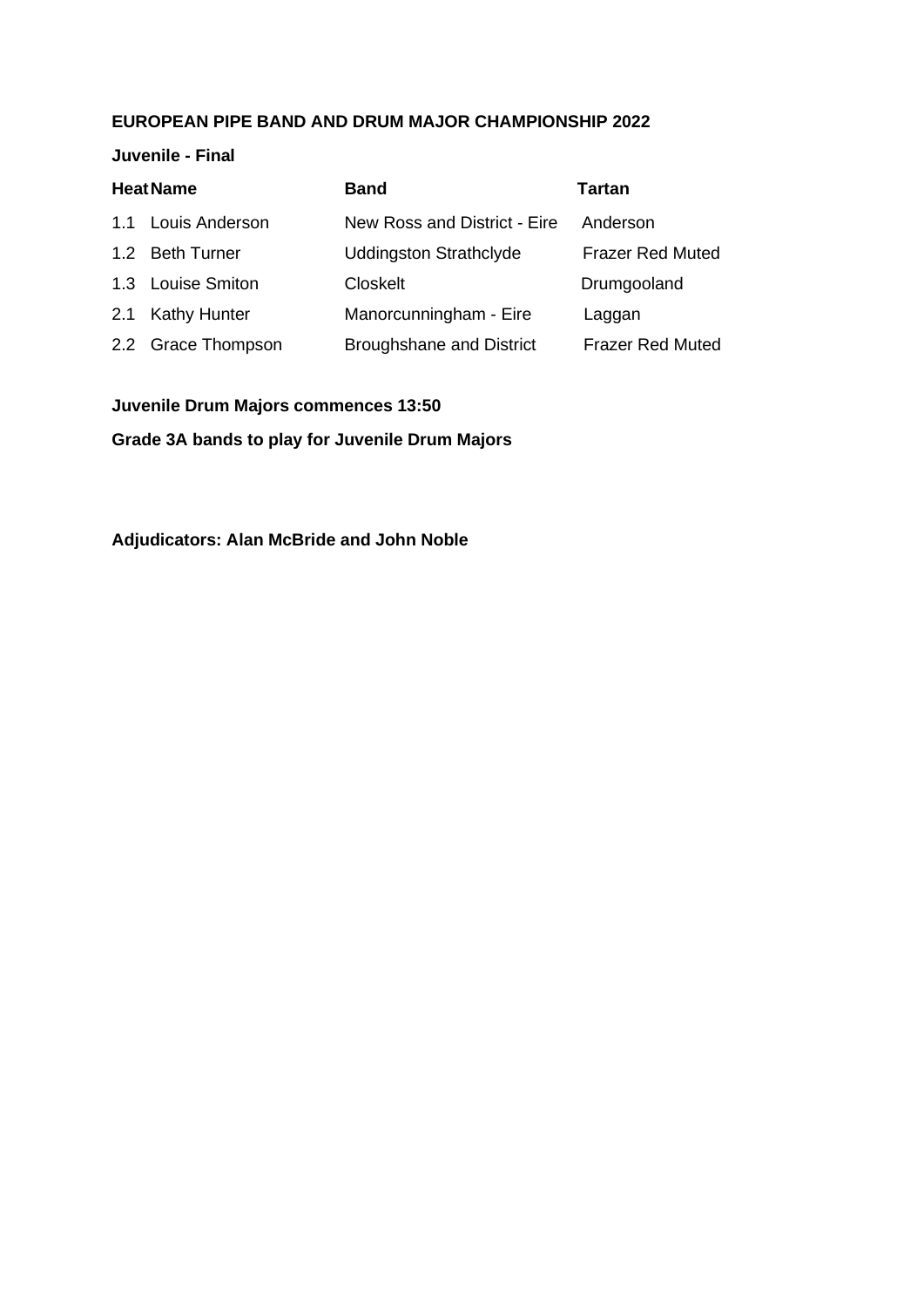#### **Adult - Final**

| <b>Heat Name</b> |                                | <b>Band</b>                     | <b>Tartan</b>                  |
|------------------|--------------------------------|---------------------------------|--------------------------------|
| 1.1              | Lauren Hanna                   | Lomond and Clyde                | Edinburgh                      |
| 1.2              | Andrea Stevenson               | Gransha                         | <b>Royal Stewart</b>           |
| 1.3              | Kara Gilmour<br>Federation     | Police Scotland and Federation  | <b>Scottish Police</b>         |
|                  | 1.4 Kevan Renton               | Johnstone                       | <b>Blue Ramsay</b>             |
| 2.1<br>Tartan    | <b>Michael Binder</b>          | Royal High                      | Royal High School              |
|                  | 2.2 Andrea McKeown Gibson      | <b>Battlehill</b>               | Roxborough                     |
| 2.3              | Graham Wilson                  | Glencorse                       | <b>Muted McNaughton</b>        |
| 2.4              | Andy Lyon                      | Royal Burgh of Stirling         | Stirling/Bannockburn           |
| 3.1              | Jamie Cupples                  | Mackenzie Caledonian            | <b>Ancient Mackenzie</b>       |
| 3.2              | <b>Michael Leitch</b>          | <b>Portlethen and District</b>  | <b>Portlethen and District</b> |
| 3.3              | Jason Price                    | Ravara                          | <b>McBeth</b>                  |
|                  | 3.4 Gibb Fraser<br>MacLauchlan | Royal Burgh of Annan            | <b>Red Modern</b>              |
| 4.1              | Vikki Singer                   | <b>McDonald Memorial</b>        | <b>Help For Heroes</b>         |
| 4.2              | Jordan Hamlett                 | St Laurence O'Toole             | Green                          |
|                  | 4.3 Emma Barr                  | <b>Field Marshal Montgomery</b> | Drumalig                       |
|                  | 4.4 Rowan Murdoch              | Johnstone                       | <b>Blue McKay</b>              |

**Adult Drum Majors Heats commences 11:10 Adult Drum Major Final 14:22 Grade 3B bands to play for Adult Drum Majors Heats Grade 3A bands to play for Adult Drum Major Final Drum Major Dress 10:00**

**Adjudicators: Alan McBride and John Noble**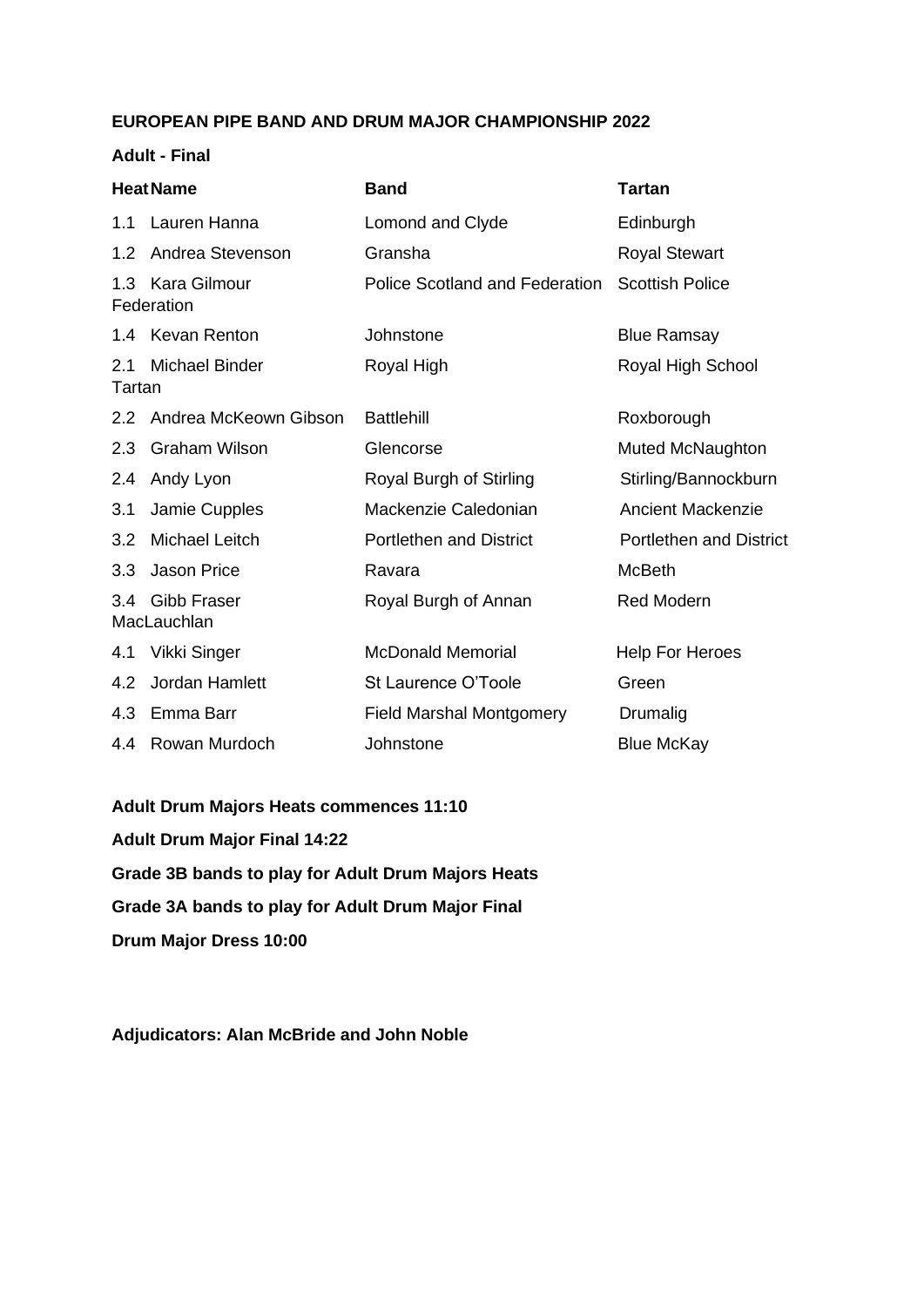#### **NOVICE JUVENILE B - Final**

| Time  | <b>Band</b>                                 |
|-------|---------------------------------------------|
| 10:00 | <b>Renfrewshire Schools</b>                 |
| 10:08 | <b>Strathallan School</b>                   |
| 10:16 | <b>West Lothian Schools</b>                 |
| 10:24 | Preston Lodge High School Pipe Band         |
| 10:32 | Oban High School Development Band           |
| 10:40 | <b>High School of Dundee</b>                |
| 10:48 | St Columba's School - Kilmacolm             |
| 10:56 | <b>Bucksburn and District Novice</b>        |
| 11:04 | <b>Burntisland and District</b>             |
| 11:12 | Peoples Ford Boghall and Bathgate Caledonia |
| 11:20 | <b>North Lanarkshire Schools</b>            |
| 11:28 | Oban High School                            |
| 11:36 | Lochgelly High School                       |
| 11:44 | George Heriot's School Junior               |
| 11:52 | <b>Skye Youth</b>                           |
|       |                                             |

Adjudicators: Maurice Rhodes, Colin Moffatt, Alec Dudgeon, Jim Baxter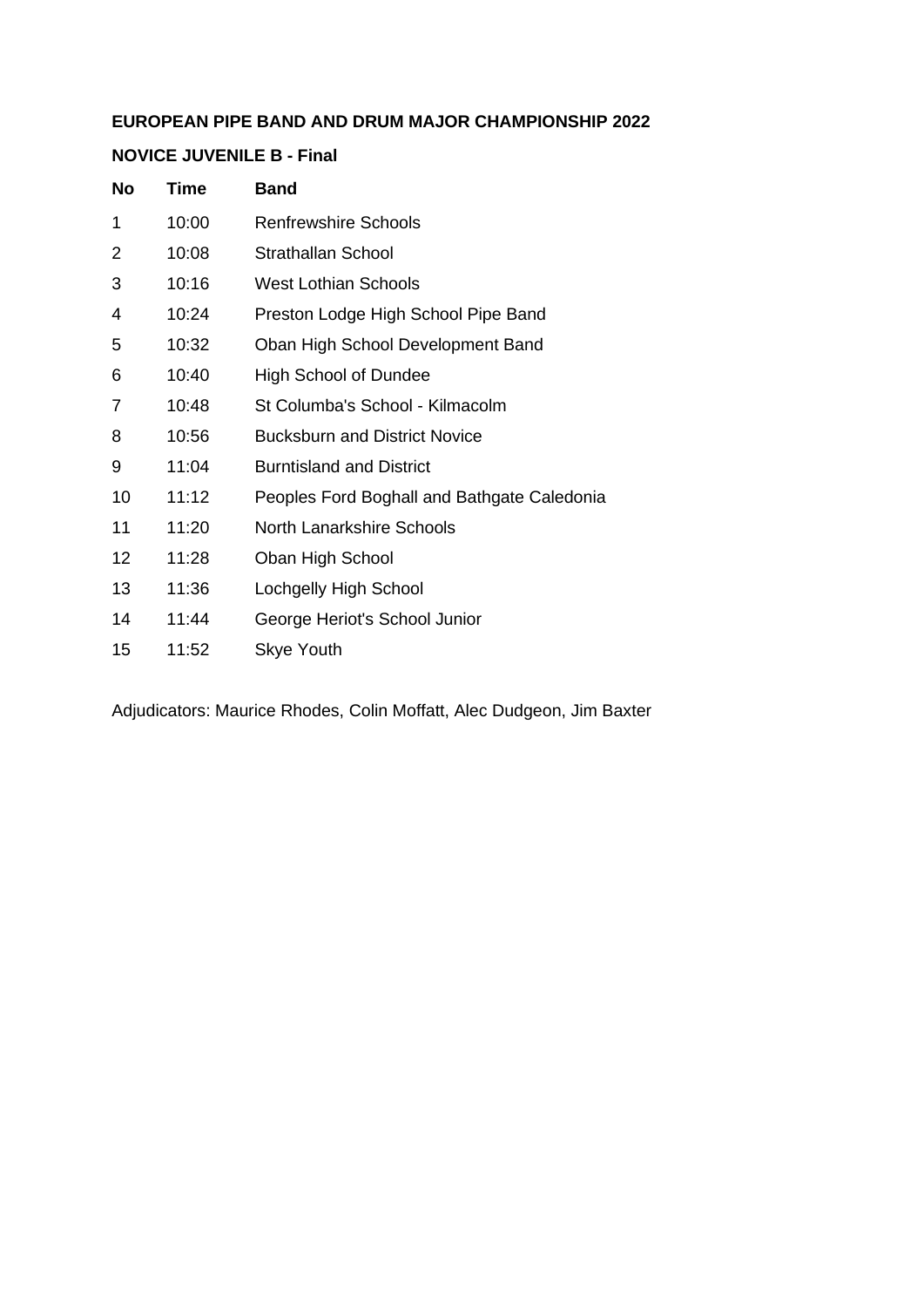#### **NOVICE JUVENILE A - Final**

| <b>No</b>      | Time  | <b>Band</b>                          |
|----------------|-------|--------------------------------------|
| 1              | 10:15 | George Watson's College - Novice     |
| 2              | 10:23 | George Heriot's School               |
| 3              | 10:31 | <b>Stirling and District Schools</b> |
| $\overline{4}$ | 10:39 | West Lothian Schools                 |
| 5              | 10:47 | Dollar Academy                       |

Adjudicators: Robert Mathieson, John Wilson, David Brown and Donald MacPhee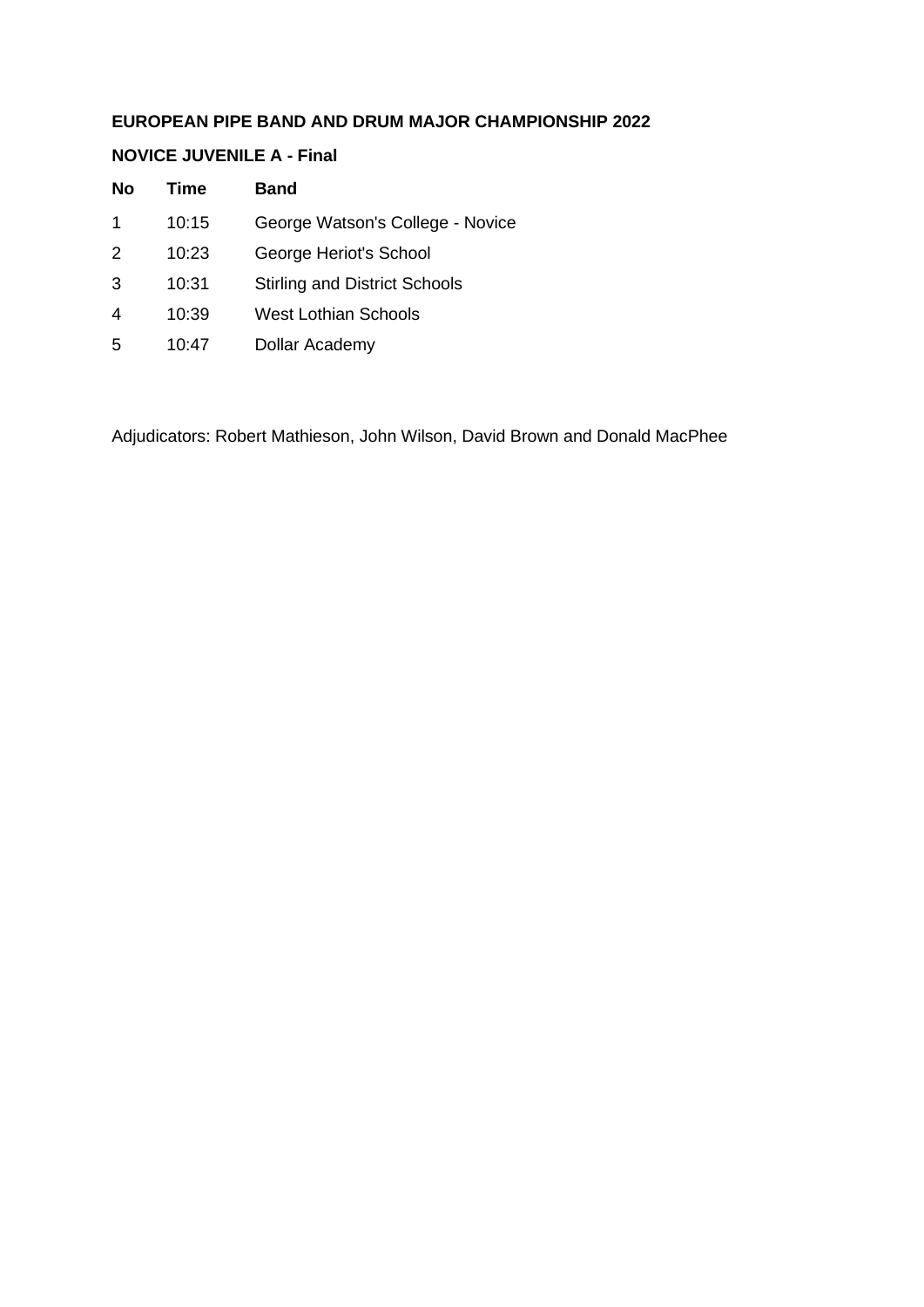**FOUR B - Final**

| No | Time  | <b>Band</b>                              |
|----|-------|------------------------------------------|
| 1  | 13:30 | Kilbarchan                               |
| 2  | 13:38 | East Kilbride                            |
| 3  | 13:46 | Stockbridge                              |
| 4  | 13:54 | Dunoon Argyll                            |
| 5  | 14:02 | <b>Grampian District Pipes and Drums</b> |
| 6  | 14:10 | Fraserburgh Royal British Legion         |
| 7  | 14:18 | 47TH Culter Boys Brigade                 |
| 8  | 14:26 | Oldmeldrum Royal British Legion          |
| 9  | 14:34 | <b>Troon Blackrock</b>                   |
| 10 | 14:42 | Greyfriars Pipes and Drums               |
| 11 | 14:50 | City of Discovery                        |

Adjudicators: Mark Faloon, Alvis Kerr, Brian Martin and Gordon Lawrie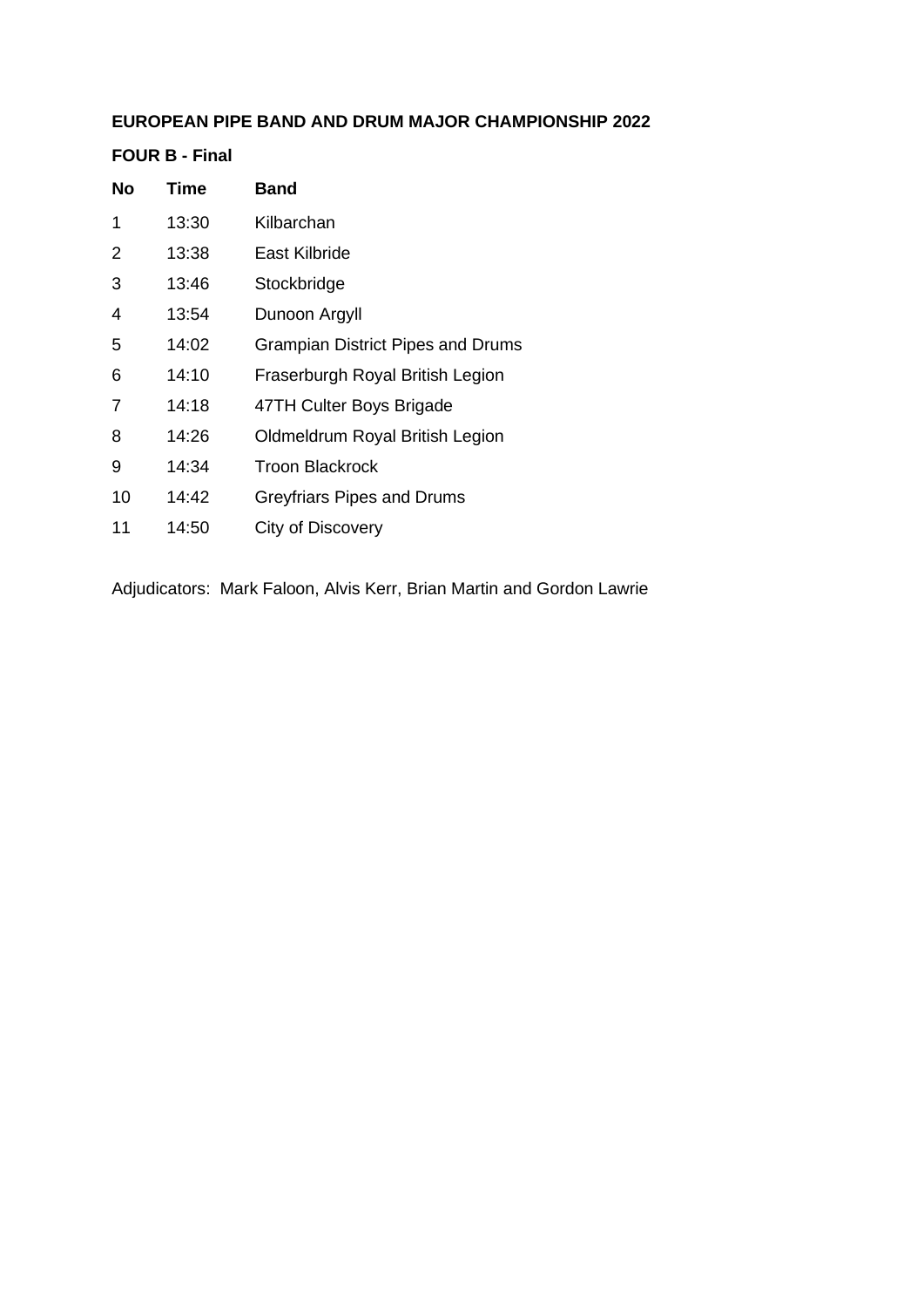### **FOUR A - Final**

| No | Time  | <b>Band</b>                             |
|----|-------|-----------------------------------------|
| 1  | 10:10 | <b>Kirkcaldy and District</b>           |
| 2  | 10:18 | <b>Strathendrick</b>                    |
| 3  | 10:26 | <b>Culter and District</b>              |
| 4  | 10:34 | <b>Uddingston Strathclyde</b>           |
| 5  | 10:42 | <b>Kinross and District</b>             |
| 6  | 10:50 | Royal Burgh of Stirling                 |
| 7  | 10:58 | <b>Camelon and District</b>             |
| 8  | 11:06 | Lower Clyde Pipes and Drums             |
| 9  | 11:14 | R.A.F. Lossiemouth                      |
| 10 | 11:22 | <b>Elgin and District</b>               |
| 11 | 11:30 | Royal High                              |
| 12 | 11:38 | Vale of Atholl                          |
| 13 | 11:46 | R.A.F. Central Scotland Pipes and Drums |
| 14 | 11:54 | <b>Rothesay and District</b>            |
|    |       |                                         |

Adjudicators: Jim Semple, Peter Snaddon, Allan Craig and Thomas Brown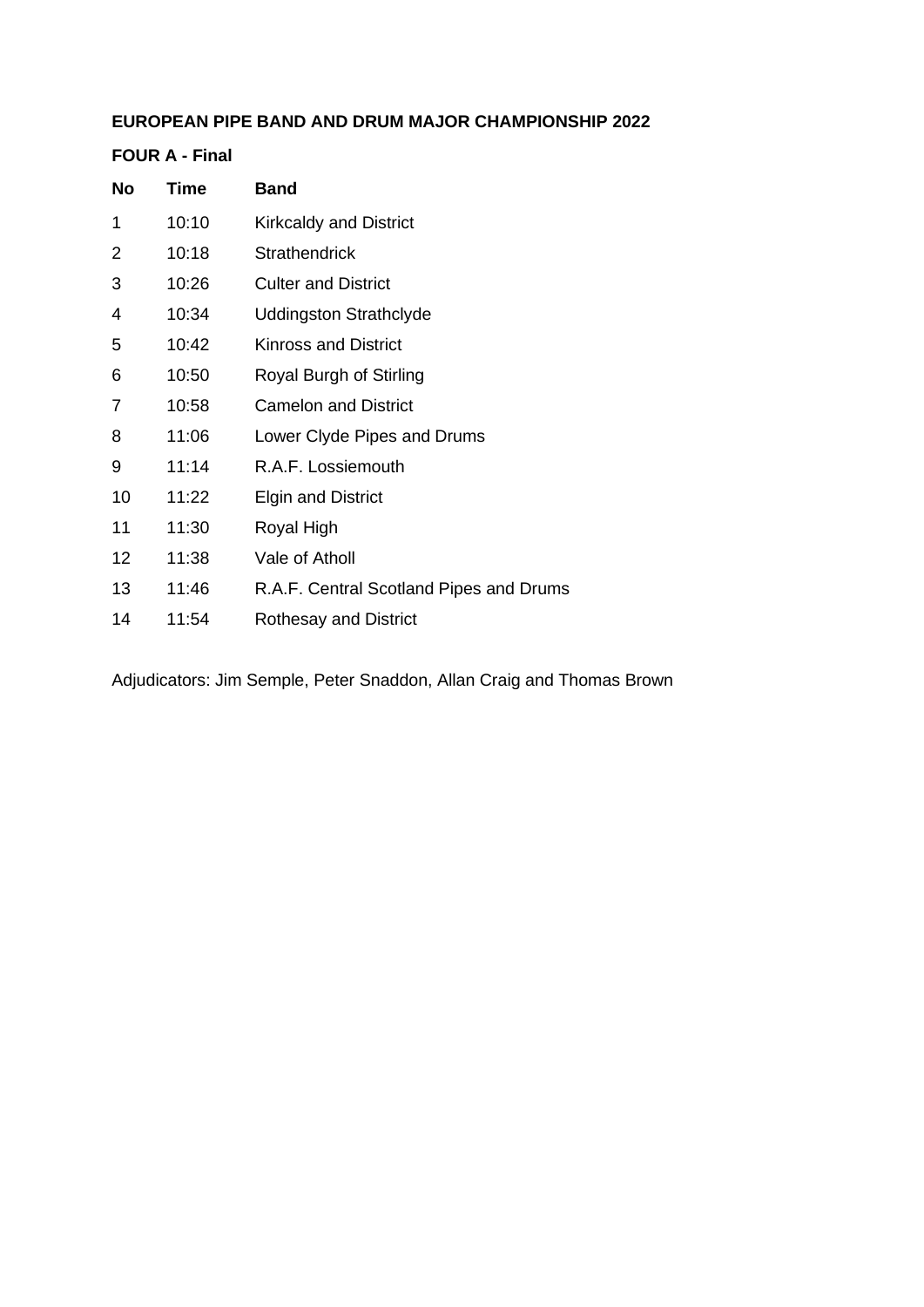**JUVENILE - Final**

| No          | Time  | <b>Band</b>                        |
|-------------|-------|------------------------------------|
| $\mathbf 1$ | 11:50 | Preston Lodge High School          |
| 2           | 11:58 | George Watson's College - Juvenile |
| 3           | 12:06 | Dollar Academy                     |

Adjudicators: Robert Mathieson, John Wilson, David Brown and Donald MacPhee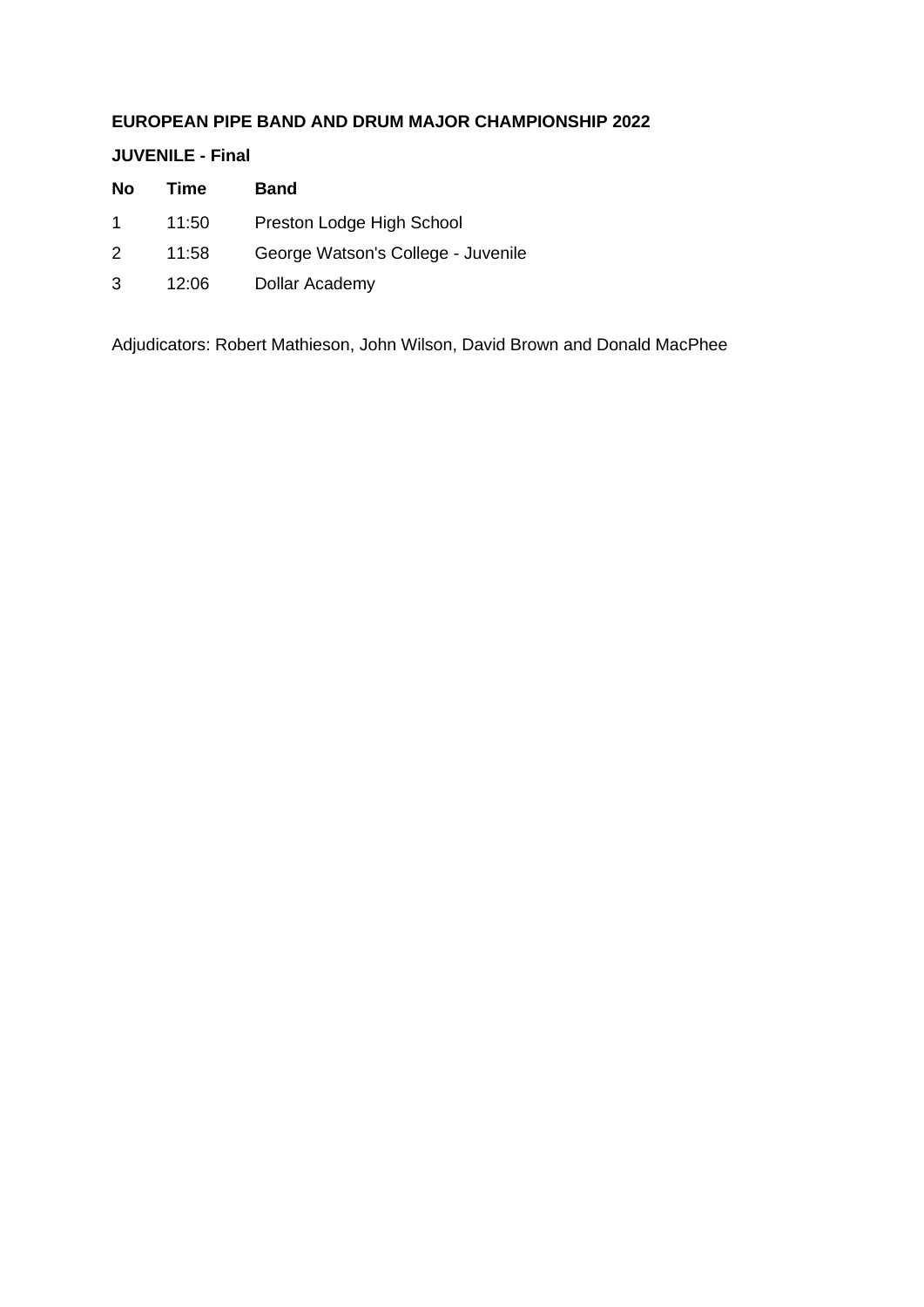**THREE B - Final**

| <b>No</b>      | Time  | <b>Band</b>                                   |
|----------------|-------|-----------------------------------------------|
| 1              | 10:30 | <b>Methil and District</b>                    |
| 2              | 10:38 | Lochalsh                                      |
| 3              | 10:46 | Tweedvale                                     |
| 4              | 10:54 | Milngavie                                     |
| 5              | 11:02 | Macanta                                       |
| 6              | 11:10 | <b>Ayr Pipe Band Society</b>                  |
| $\overline{7}$ | 11:18 | <b>Edradour Pitlochry and Blair Atholl</b>    |
| 8              | 11:26 | Ross and Cromarty Pipes and Drums School      |
| 9              | 11:34 | Glenrothes and District 2010                  |
| 10             | 11:42 | Pipes and Drums Scots Guards Association (Sou |
| 11             | 11:50 | Royal Scots Dragoon Guards Pipes and Drums    |
| 12             | 11:58 | Mid Argyll                                    |
| 13             | 12:06 | Arbroath                                      |

Adjudicators: Mark Faloon, Alvis Kerr, Brian Martin and Gordon Lawrie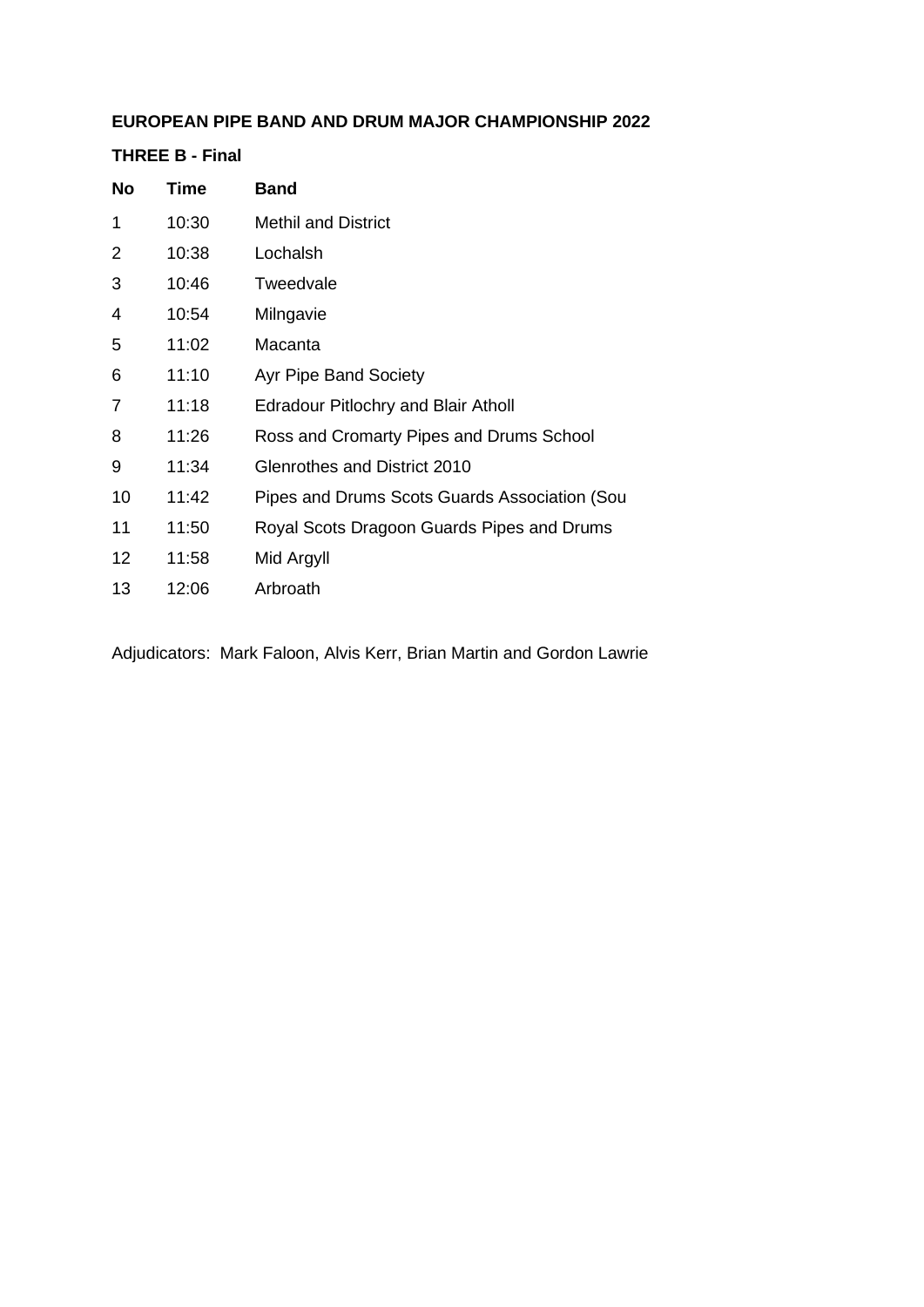### **THREE A - Final**

| No              | Time  | <b>Band</b>                              |
|-----------------|-------|------------------------------------------|
| 1               | 13:10 | Dunbar Royal British Legion              |
| $\overline{2}$  | 13:18 | City of Inverness                        |
| 3               | 13:26 | Royal Burgh of Stirling                  |
| 4               | 13:34 | <b>Turriff and District</b>              |
| 5               | 13:42 | Vale of Atholl                           |
| 6               | 13:50 | <b>Buchan Peterson</b>                   |
| 7               | 13:58 | City of Newcastle                        |
| 8               | 14:06 | Mackenzie Caledonian                     |
| 9               | 14:14 | Kilmarnock                               |
| 10              | 14:22 | Denny and Dunipace Pipe Band Association |
| 11              | 14:30 | Deeside Caledonia                        |
| 12 <sup>2</sup> | 14:38 | Stockbridge                              |
| 13              | 14:46 | The Highlanders (4 Scots)                |
| 14              | 14:54 | Coalburn I.O.R.                          |
| 15              | 15:02 | Johnstone                                |
|                 |       |                                          |

Adjudicators: Maurice Rhodes, Colin Moffatt, Alec Dudgeon, Jim Baxter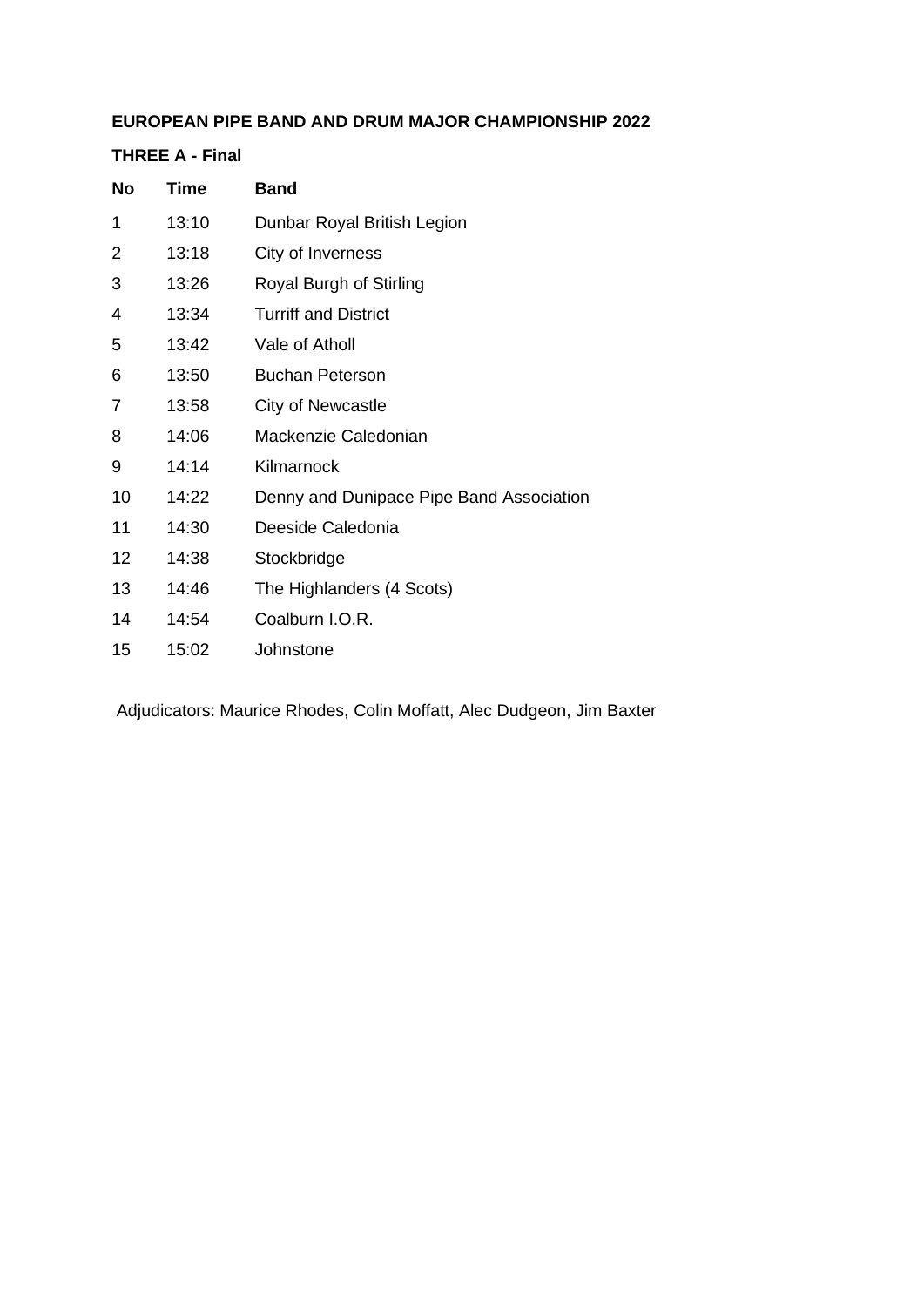**TWO - Final**

| No                | Time  | <b>Band</b>                        |
|-------------------|-------|------------------------------------|
| 1                 | 13:20 | <b>Bucksburn and District</b>      |
| 2                 | 13:29 | City of Edinburgh                  |
| 3                 | 13:38 | Buchan Peterson                    |
| 4                 | 13:47 | Kilchoman Distillery Isle of Islay |
| 5                 | 13:56 | Worcester Kiltie - U.S.A.          |
| 6                 | 14:05 | <b>Highland Granite</b>            |
| 7                 | 14:14 | <b>Portlethen and District</b>     |
| 8                 | 14:23 | Mackenzie Caledonian               |
| 9                 | 14:32 | City of Discovery                  |
| 10                | 14:41 | Uddingston                         |
| 11                | 14:50 | Royal Burgh of Annan               |
| $12 \overline{ }$ | 14:59 | <b>Wallacestone and District</b>   |
| 13                | 15:08 | Oban                               |

Adjudicators: Jim Semple, Peter Snaddon, Allan Craig and Thomas Brown